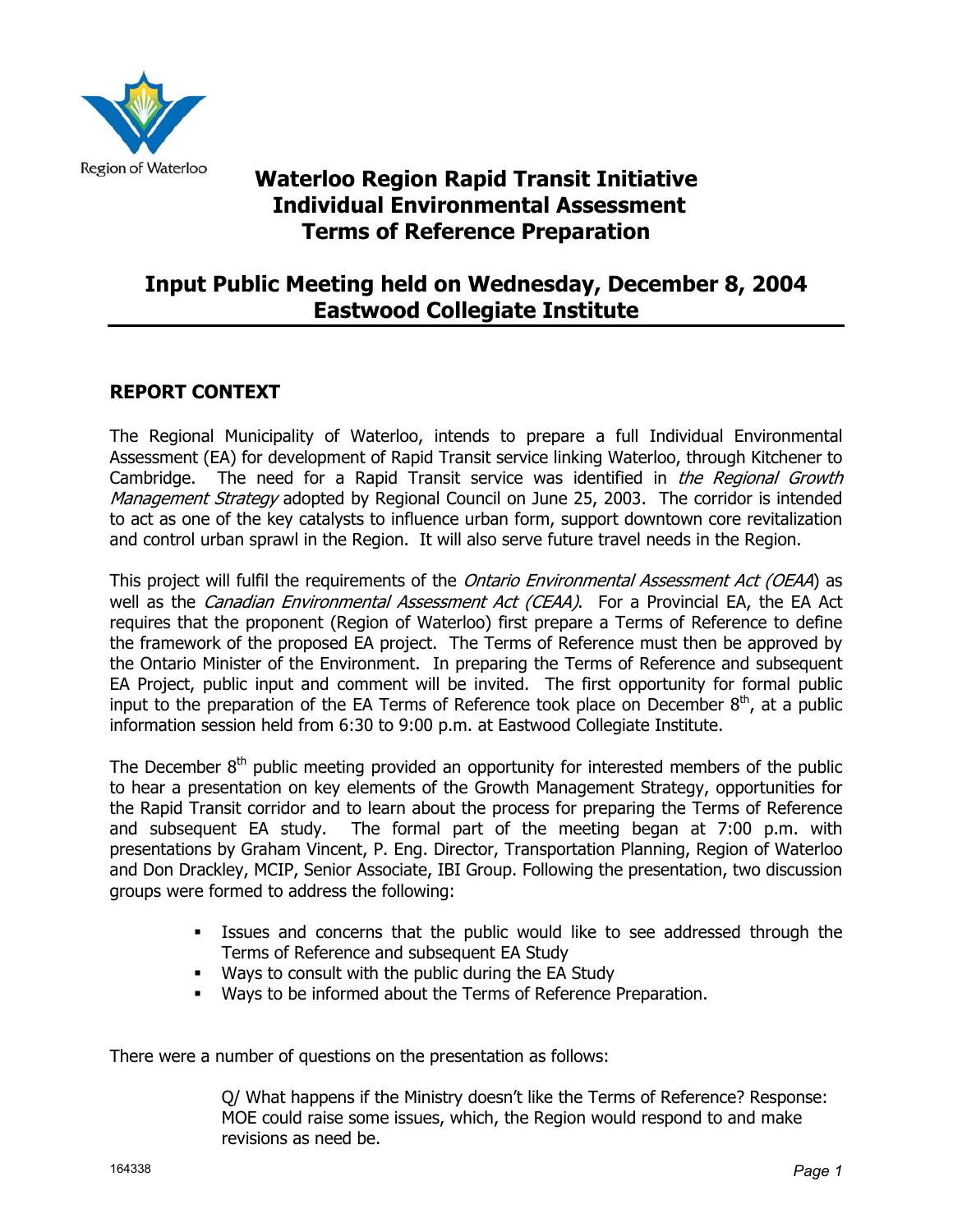Q/ Who are the affected parties in the Region? Response: All of the residents and business interests in all three municipalities.

Q/ What other areas have done this? Response: City of Ottawa, City of Toronto York Region.

The Public Consultation Facilitator, Sue Cumming of Cumming and Company, has prepared this summary report which synthesizes the discussion points from the two breakout groups. It is not intended as a verbatim account of the discussion. Included in Appendix A is the summary from the comment forms received subsequent to the meeting.

## **ISSUES AND CONCERNS TO BE ADDRESSED THROUGH THE STUDY**

The first part of the discussion identified issues or concerns that people would like to see addressed through the Individual Environmental Assessment and that should be included in the Terms of Reference. The following points were noted to be included in the Terms of Reference. These are listed in random order:

- Maintain bike trails with connections to the future transit system.
- Use already established rights of ways where possible highway, hydro corridor, railway corridors.
- **Evaluate technology to ensure that it can meet goals.**
- Look at how to enhance various forms of transit and development of seamless system.
- Examine how to provide interconnections with a feeder system how people connect to transit system should be addressed.
- Examine impacts beyond corridor should be studies. The EA could be too limited to corridor – need to consider impacts for example of feeder bus network and increased development along these areas – the impacts needs to be acknowledged and quantified – for example - will it affect existing employment areas?
- Look at impacts to social environment and effect on people in the corridor.
- Address walk-ability and pedestrian connections.
- Look at impact on sensitive areas older houses and stable neighbourhoods, heritage buildings, land acquisition or shutting down certain streets
- Undertake structural assessment for whatever corridor is looked at. Noise and vibration for structures along King Street in particular and residential homes is important.
- **Ensure accessibility for handicapped is addressed.**
- Determine ways to appeal to discretionary riders.
- Evaluate options based on ability to improve transit share (measured)
- Analyze new riders how many cars can be reduced?
- Examine ways to promote increased ridership Rider acceptance and use could cut down air pollution. Fare integration, smart pricing, free days to get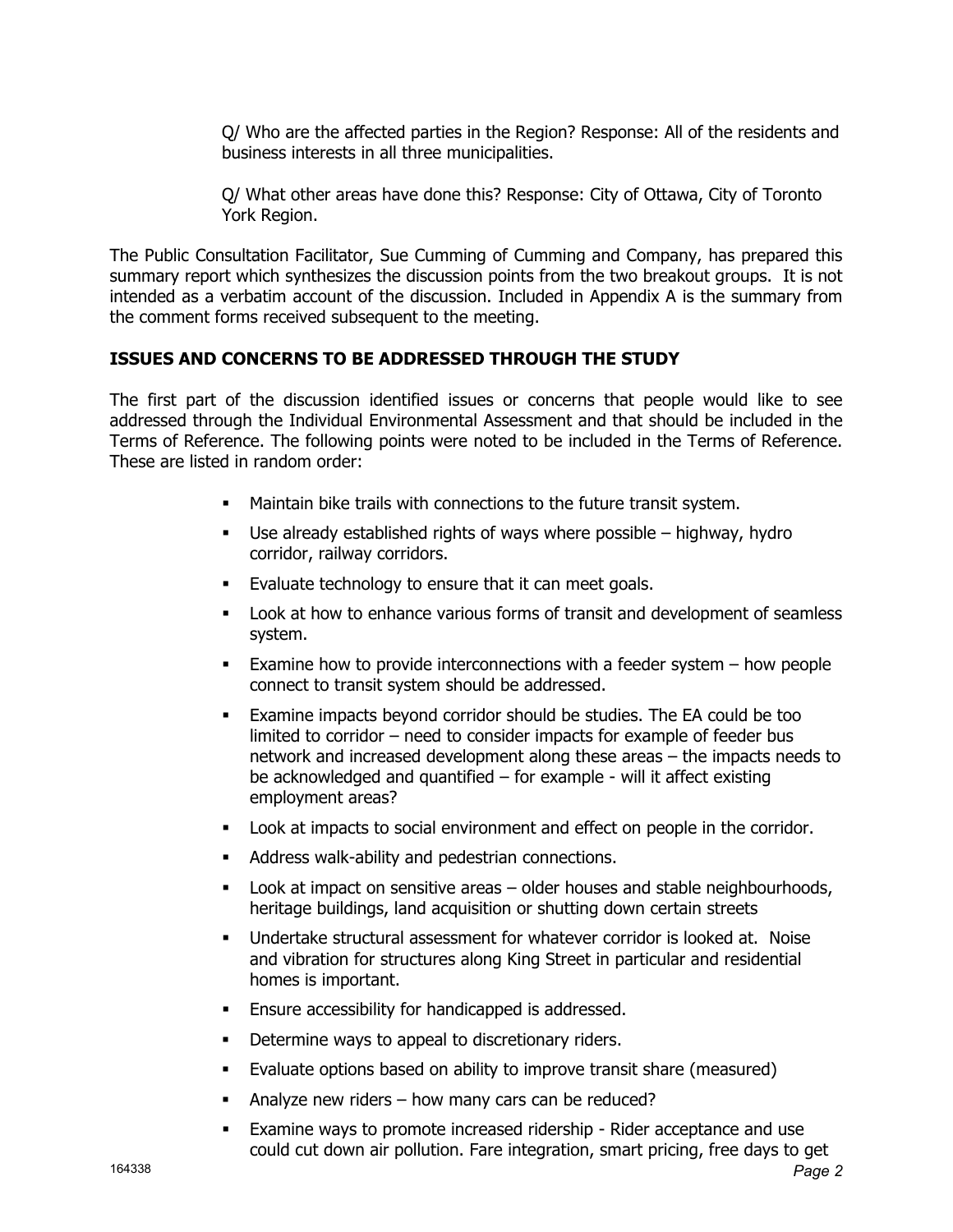people to try it. Priority transit – x lanes, queue jumping. Cost of transit – fares, feasible to leave car at home, branches on transit are important connections. Look at strategy for employment areas and universities. For example Pinebush – Franklin service lacking – large employers.

- Review how the age cohort (i.e. seniors) affect future travel needs? How can transit better serve this market?
- Assess how the longer distance market could be better served by transit? Express service is a first start. Look at GO and movements to Toronto urban market. Connect higher order transit with other rail modes.
- Look at opportunities for public education is needed to change travel preferences - Why do people have to use their cars?
- Evaluate different alternatives on how they will contribute to and achieve planning goals and role as catalyst for urban form changes. The various alternatives must have a proven ability to anchor land use intensification – way to move people and rejuvenate cores. Compliance / non-compliance with municipal policy – will it promote growth for economic value. Where the stations are located could be a catalyst for change.
- Undertake an economic analysis of infrastructure and choices.
- Evaluate net improvement in air quality, reduction in carbon emissions per person over entire region by rider and energy use per passenger could be key indicators.
- Assess Salt reduction strategy and benefits of transit.
- When looking at costs be realistic  $-$  we have already sunk capital costs in roads – may need to subsidize transit.
- Focus on redeeming outcomes of transit mitigating impacts and benefits less pollution.
- Address seasonal impacts of various modes of transit and connections.

### **METHODS FOR CONSULTING THE PUBLIC DURING THE EA.**

Public consultation is very important in the Environmental Assessment process. The break-out groups discussed what methods of consulting with the public they would like to see considered in the Terms of Reference, and used in the Environmental Assessment. The following points were noted. These are listed in random order.

- Notification for public meetings through the newspaper, through Rogers Cable, through special flyers distributed at schools, libraries in the Region, through write-ups in the student and community newspapers and through direct mailing to people in the corridor.
- Use of the Region of Waterloo and area municipal web-sites to provide information about the study and opportunities for public input
- Engage existing community neighbourhood associations along the corridor.
- **EXECTERF** to community associations advising of the study and web-site link.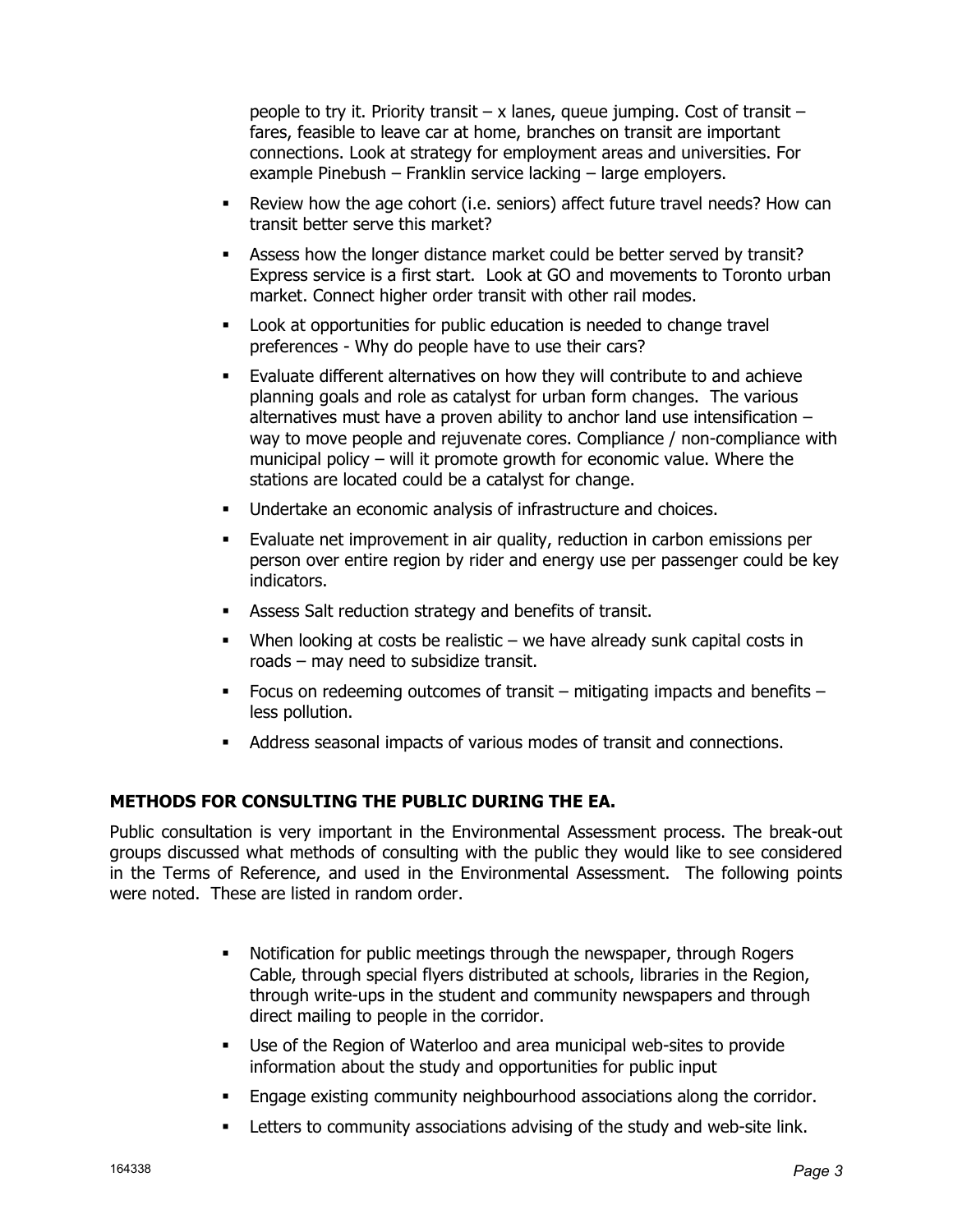- Radio announcements at key study intervals and prior to public meetings
- Public meetings / workshop sessions with displays and handouts and presentation with opportunity to provide comments at microphone. Opportunity to learn others perspectives balanced with not having to rehash things.
- **Hold meetings in convenient locations.**
- **-** Depending on what kind of input, look at what kind of opportunity. Shopping Center kiosks may be appropriate when modes or routes are being looked at.

When participants at the meeting were asked how they would like to be kept informed about the progress of the Terms of Reference preparation.

- **Email**
- Canada Post
- Web site
- **Newspaper ads**
- Radio advertising / TV
- Shopping centres
- Flyers and information posted at the Regional HQ building
- **Transit talk**

The meeting concluded at 9:00 p.m.